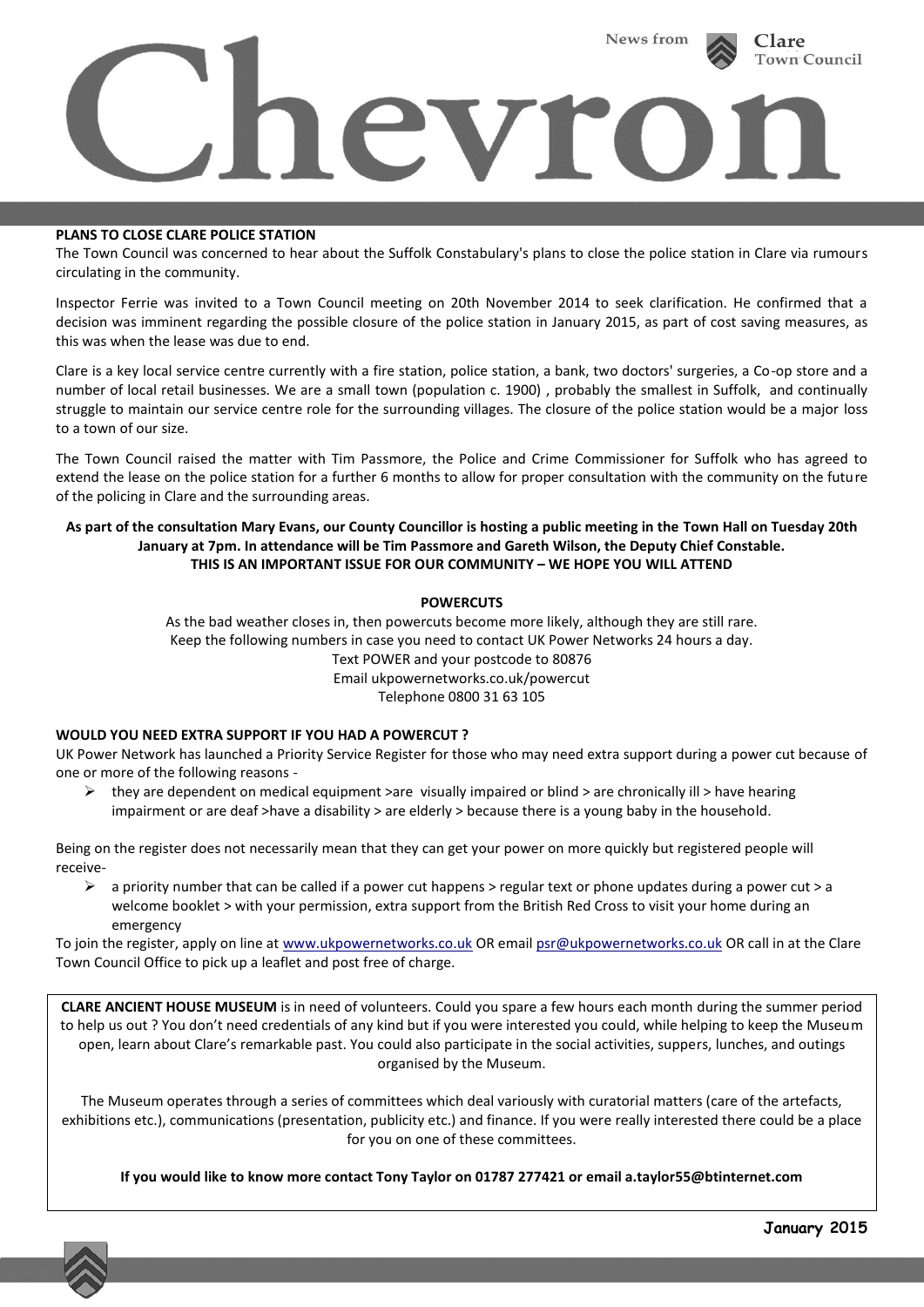### **PAVEMENTS, LEAKS & OTHER PROBLEMS**

Clare Town Council is responsible for our green spaces, benches, the churchyard and cemetery, as well as sweeping the pavements. Some assets such as the playing fields and the town hall are run by trusts on our behalf. The Town Council is not responsible for the roads, potholes or broken kerbs; neither for water leaks, nor blocked footpaths; neither for uneven paving, nor for defective street lighting. Please don't assume that if you see a problem, that it has been reported. The best action is to report it yourself. Often more reports lead to faster action. Please contact the following if you know of a problem.

### **The main agencies are as follows:**

- Water leaks: **Anglian Water** 0800 771 881 online: anglianwater.co.uk
- Roads, pavements & footpaths: **Suffolk County Council** 03456 066 171 online: suffolk.gov.uk
- Dog fouling, fly-tipping: **St Edmundsbury Borough Council** 01638 719000 or 01284 763233 online: westsuffolk.gov.uk/
- Defective street lighting: different authorities. Most have a reference and telephone number on the pole. Otherwise, email us at clerk@clare-uk.com or ring the clerk 01787 277 559
- BT Outreach poles & inspection covers: 0800 023 2023

Keep a copy of any reference number you are given: you may want to call them again as persistent follow-ups make a difference. Thank You

#### **~ ~ ~ ~ ~ ~**

**Parishioners should have received a newsletter about The Magna Carta Celebrations with this copy of Chevron. It outlines the main events that will be happening in the summer. We want to involve as many people as possible in the fun…. and posters will be appearing in Clare over the next few months to** 

**explain further how you can get involved. The poster on the right is just one way……**

**If you like quizzes, then a quiz will be held on Friday 13th March at the Pavilion to raise funds for some of the essential things that will be needed – such as PA systems, St John's Ambulance.**

**If you like working with clay, or like the idea of it (no experience necessary !) then you may like to join one of the workshops being held at the Pavilion from 1 p.m. to 4 p.m. on 24th February or 9 a.m. to noon on 25th February. Sessions will focus on using hand built techniques to make models of a Baron (head & shoulders). Sessions will be led by Laurie Thomas and supported by Time for Clay. Cost of workshop - £10 All proceeds will go towards Magna Carta in Clare. Please phone 01787 277446 to book a place.**



**OPEN MEETING** for performers & artists

In June we're producing two special events as part of the celebrations

**Clare of the signing of Magna Carta** - a play for the Medieval Banquet and a Mumming with a difference.

We need performers, ideas, costumes, singers, storytellers, thinke novices, helper-outers - mostly we want people to help make these celebrations YOURS!

The open meeting is on Thursday 29th January at 7.30pm<br>at Clare Old School Community Centre, Callis Street, where they will<br>be a presentation of our plans and a chance to discuss the ideas.

More details can be found online at ...<br>t.co.uk/2015/01/the-pride-of-life-other-adventures.html http://beforeshakespeare.blogspot.co.<br>Or contact: Robert Crighton Mobile: 07946 652 196 / Email: contact@milkbottleproductions.co.uk



# ciné clair

Every fourth Thursday in the month Clare Library is transformed into a cinema in order to bring films new and old to the residents of Clare. All of the films have been nominated by people from Clare as being ones that have been missed, would like to see again or feel would be enjoyed by all. **Tickets are available in advance only for £5 from the library**. There is a bar serving wine, soft drinks and nibbles. Doors open at 6.30pm and the film starts at 7pm. All films have an intermission.

The programme for the next three months is as follows:

 January **Tinker Tailor Soldier Spy** (15) with Sir John Hurt, Gary Oldman, Toby Jones, Colin Firth February **About Time** (12) with Bill Nighy and supposedly Richard Curtis' last film March **Mr Turner** (12) Timothy Spall as J M W Turner **Coming soon: The Imitation Game Date to be announced** 

# **Magna Carta 800**

In order to celebrate the sealing of Magna Carta (Clare provided two of the Barons), the 600th anniversary of the Battle of Agincourt and the bi-centenary of the Battle of Waterloo, Cine Clair is screening a week long film festival of 6 films strongly or very coincidentally linked to these events. They are: King John, The Lion in Winter, The Adventures of Robin Hood, Monty Python and the Holy Grail, Henry V (Kenneth Branagh), Abel Gance's Napoleon.

**Tickets for these films are available from the Library for £5, or £25 for a ticket for all 6**